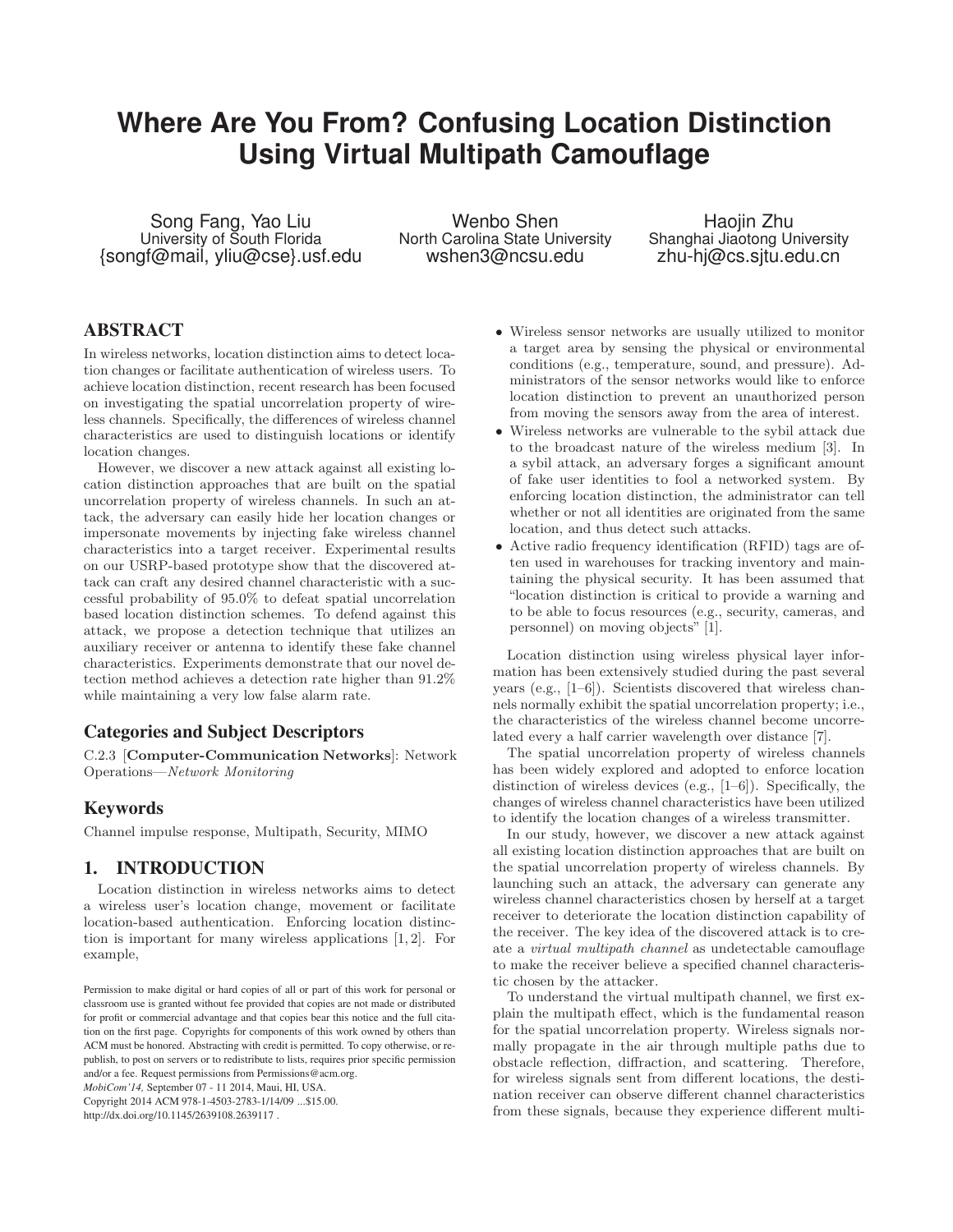

Figure 1: Creating a virtual multipath similar to the real multipath propagation.

paths and accordingly undergo different channel effects (e.g, power attenuation, phase shifting, and delay). To fool a receiver, the attacker needs to create an "artificial channel" that can exhibit a multipath propagation feature similar to the real-world multipath.

We give an example to illustrate how the attacker can create such a channel. Figure 1(a) shows a simple real multipath scenario, where a signal sent by the transmitter travels on two paths, i.e., the reflection path and the direct path. At time  $t_0$ , the receiver starts to receive the signal copy that travels on the direct path. The reflection path is longer than the direct path, and thus at a later time  $t_0+\Delta_t$ , the receivers receives the aggregation of the signal copy from the direct path and the one from the reflection path.

Now consider the scenario in Figure 1(b): there is only one direct path between the attacker (i.e., a dishonest transmitter) and the receiver, but the attacker wants to make the receiver believe that there are two paths existing similar to the real multipath propagation shown in Figure  $1(a)$ . To this end, the attacker sends the signal alone first. After duration  $\Delta_t$ , she superimposes a fresh signal copy into the one already in transmission. For both the original signal and the timedelayed copy, the attacker multiplies them with attenuation factors  $w_1$  and  $w_2$  to mimic the signal amplitude attenuation caused by real paths. Consequently, the receiver observes an aggregation of one signal plus a time-delayed copy, with each undergoing a certain amplitude attenuation, and thus thinks that they are caused by the multipath effect.

The example in Figure 1(b) assumes that there exists only one direct path between the attacker and the receiver (i.e., no multipath effect is considered). In practice, the attacker's crafted multipath signal is affected by the real multipath effect as well, and she should have a way to deal with the impact caused by the real multipath between herself and the receiver. Our research reveals that the attacker can easily achieve this goal by reverse-engineering existing wireless channel estimation algorithms and performing linear transformations to the original signal.

To defend against this attack, we propose a detection technique utilizing an auxiliary receiver (or antenna) at a different location to identify the virtual multipath channels and the fake channel characteristics. Specifically, the attacker must craft its transmitting signal to make the target receiver believe a particular channel characteristic. However, we show that the crafted signal exhibits inconsistent channel characteristics to the auxiliary receiver. Based on this result, we create a defense scheme that does not require the receivers to have any prior knowledge about the real channel characteristics between themselves and the transmitter.

We perform real-world experimental evaluation on the Universal Software Radio Peripherals (USRPs). The experimental results show that an attacker, by using the virtual multipath channel as camouflage, can fool a target to believe any desired channel characteristic with successful probability of 95.0%. However, when the defense approach is enforced, the attack can be discovered with probability more than 91.2% and the false alarm rate can be reduced to 0 with a carefully chosen detection threshold. The experimental results suggest that the discovered attack is a real threat to existing location distinction schemes using the spatial uncorrelation property, and demonstrate the success of the defense approach. Our contributions are summarized as follows.

- We discovered the multipath propagation can be artificially made in a lab environment, and created a technique that can successfully generate virtual multipath channels.
- Based on the virtual multipath channel, we identified a new type of attacks that can defeat all existing location distinction algorithms using the spatial uncorrelated property of wireless channels.
- We created a defense technique to detect such attacks and protect location distinction systems.
- We implemented real-world prototypes of both the attack and the defense technique. We experimented on top of the prototype implementations to examine the practical impact of the attacks and the effectiveness of the proposed defense method.

## **2. PRELIMINARIES**

In this section, we show how location distinction is usually enforced and introduce the prevalent algorithms that are used to estimate wireless channel characteristics.

## **2.1 Channel Impulse Response and Location Distinction**

As mentioned earlier, a wireless signal usually propagates in the air along multiple paths due to reflection, diffraction, and scattering [1]. As a result, a receiver receives multiple copies of the signal from different paths, each of which has a different delay due to the path it traverses on. The received signal is the sum of these time delayed signal copies. Each path imposes a response (e.g., delay and attenuation) on the signal traveling along it [1], and the superposition of all responses between two nodes is referred to as a channel impulse response [8]. Wireless channels can be characterized by channel impulse responses.

The multipath effects of different wireless links are different, and so are the channel impulse responses [1]. Due to this reason, a channel impulse response has been utilized to provide location distinction [1, 2]. Specifically, to determine if the transmitter has changed its location, the receiver estimates the channel impulse response of a newly received signal and compares it with the previous estimation result. The location change is detected if the difference between the newly estimated channel impulse response and the previous one exceeds a certain threshold.

## **2.2 Estimating Channel Impulse Responses**

Estimating channel impulse responses is a must-have function for most modern wireless systems [8, 9]. With the correct channel estimation result, the communicators are able to adapt transmissions to current channel conditions, which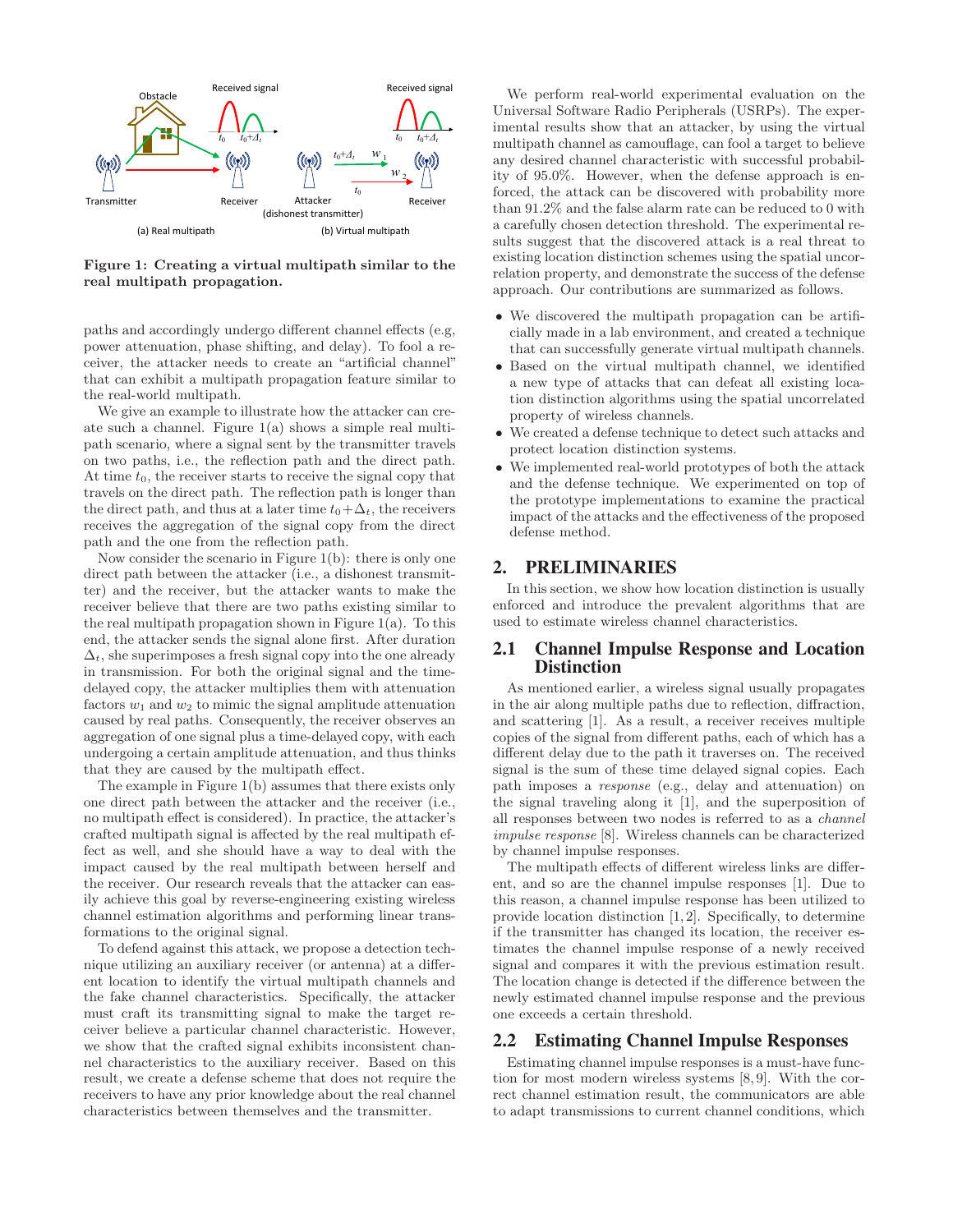is critical for achieving reliable communication with high data rates [8].

Note that the signal propagation paths are unresolvable if the differences between the arrival times of the signals traveling on these paths are much smaller than the symbol duration, which is the transmission time of a wireless physical-layer unit [8]. Hence, existing channel estimation algorithms assume a resolvable multipath, i.e., the arrival times of signal copies traveling on different paths are larger than the symbol duration.

Channel impulse responses are usually estimated using training sequences [10]. Specifically, the transmitter sends a training sequence (i.e., a sequence of bits) over the wireless channel, while the receiver uses the same training sequence and the corresponding received signal samples to estimate the channel impulse response. The training sequence can be pre-shared [10] or reconstructed from the received signal [1].

The physical layer channel estimation can be processed in either frequency (e.g.  $[1, 2]$ ) or time domain (e.g.,  $[10]$ ), which are inter-convertible due to the linear relation between the two domains. In the following, we describe the channel estimation method in the time domain.

Mathematical Formulation: The estimation of channel impulse responses exploits the (known) training sequence and the corresponding received samples. The transmitter converts the training sequence into  $M$  physical layer symbols (i.e., complex numbers that are transmission units at the physical layer  $[8]$ . The transmitter then sends the M symbols to the wireless channel.

Let  $\mathbf{x} = [x_1, x_2, ..., x_M]$  denote the transmitted symbols in the training sequence. Assume that there exist at most  $L$  resolvable paths  $(L \text{ can be computed based on practice})$ wireless system configurations [8]). Thus, the receiver can receive  $L$  copies of  $x$ , each traveling on one path and undergoing a response caused by the corresponding path. The vector y of received symbols is the convolution sum of the L copies of **x**. Let  $\mathbf{h} = [h_1, h_2, ..., h_L]^T$  be the channel impulse response, where  $h_i$  is the response of the *i*-th path. The received symbols y can be represented by [10]

$$
y = h * x + n,\tag{1}
$$

where n is the noise and ∗ is the convolution operator. The matrix form of Equation (1) is

$$
\mathbf{y} = \begin{bmatrix} x_1 & 0 & \cdot & 0 \\ x_2 & x_1 & \cdot & \cdot \\ \cdot & x_2 & \cdot & 0 \\ \cdot & \cdot & \cdot & \cdot \\ x_L & \cdot & \cdot & x_1 \\ \cdot & \cdot & \cdot & \cdot \\ x_M & \cdot & \cdot & x_{M-L+1} \\ 0 & x_M & \cdot & \cdot \\ \cdot & \cdot & \cdot & \cdot \\ 0 & 0 & \cdot & x_M \end{bmatrix} \begin{bmatrix} h_1 \\ h_2 \\ \cdot \\ h_L \end{bmatrix} + \mathbf{n} \qquad (2)
$$

Rewriting Equation (2) in a compact matrix form yields

$$
y = Xh + n,\tag{3}
$$

where **X** is a  $(L + M - 1) \times L$  Toeplitz matrix, containing  $L$  delayed versions of the transmitted symbols  $x$ , and  $y$  is a vector consisting of  $(L + M - 1)$  received symbols.

Estimation: Two types of estimators are generally used to estimate h from Equation (3): least-square (LS) estimator and linear minimum mean squared error (LMMSE) estimator [11].

The LS estimator is given by  $\hat{\mathbf{h}}_{\text{LS}} = (\mathbf{X}^H \mathbf{X})^{-1} \mathbf{X}^H \mathbf{y}$ , where  $(\cdot)^H$  and  $(\cdot)^{-1}$  are the conjugate transpose and matrix inverse operators [12]. The LMMSE estimator is written as  $\hat{\mathbf{h}}_{\text{LMMSE}} = \mathbf{R}_h (\mathbf{R}_h + \sigma_n^2 (\mathbf{X} \mathbf{X}^H)^{-1})^{-1} \mathbf{X}^H \mathbf{y}$ , where  $\mathbf{R}_h$  is the multipath channel correlation matrix (i.e., the statistical expectation of  $\mathbf{h}\mathbf{h}^H$ ) and  $\sigma_n^2$  is the variance of the noise [13], which are both assumed to be known as prior knowledge.

If the correlation matrix  $\mathbf{R}_h$  and noise variance  $\sigma_n^2$  are both known, the LMMSE estimator is used; otherwise, the LS estimator is used. In this paper, we focus on the LS estimator, because for location distinction schemes in a realistic environment, the precise channel correlation statistics and noise knowledge are difficult to obtain due to the time-vary property of wireless channels and potential movements of wireless nodes.

# **3. SYSTEM ASSUMPTIONS AND ADVER-SARY MODEL**

The location distinction system consists of a transmitter and a receiver. Both are equipped with radio interfaces that can transmit and receive wireless signals. The receiver aims to verify whether or not the transmitter has changed location. Towards this goal, the receiver estimates the channel impulse response from a wireless signal received from the transmitter, and then compares it with the previous estimation results to generate a decision. To constantly enforce the location distinction, the receiver periodically sends an inquiry to the transmitter, and the transmitter responds the inquiry by sending wireless signals back to the receiver.

We assume that the transmitter is malicious and aims to hide her location change or impersonate movements while she is actually static. To achieve this objective, the transmitter attempts to mislead the receiver through creating a virtual multipath channel, which can fool the receiver to estimate a fake wireless channel impulse response chosen by the transmitter. We assume that the malicious transmitter knows the training sequence used for the channel estimation. Note that in many commercial wireless communication systems, the channel estimation training sequences are made available to the public. For example, the training sequences in WiFi systems consist of short (64-bit) and long (128-bit) preambles specified in the 802.11 standard [14].

We further assume that the malicious transmitter knows the actual channel impulse response between herself and the receiver. This can be achieved by estimating the channel impulse response from the wireless signals (e.g., location distinction inquiries) emitted by the receiver.

## **4. VIRTUAL MULTIPATH ATTACK**

In this section, we describe how to create a virtual multipath channel to defeat location distinction algorithms. The attacker can launch two types of attacks. In a basic attack, the attacker can use any weights to craft a virtual multipath signal. This will fool the receiver to obtain random, incorrect estimates of the channel impulse response. In an advanced attack, with the knowledge of the real channel impulse response between herself and the receiver, the attacker is able to compute exact weights that make the receiver to estimate the chosen channel impulse responses specified by the attacker. In the following discussion, we focus on the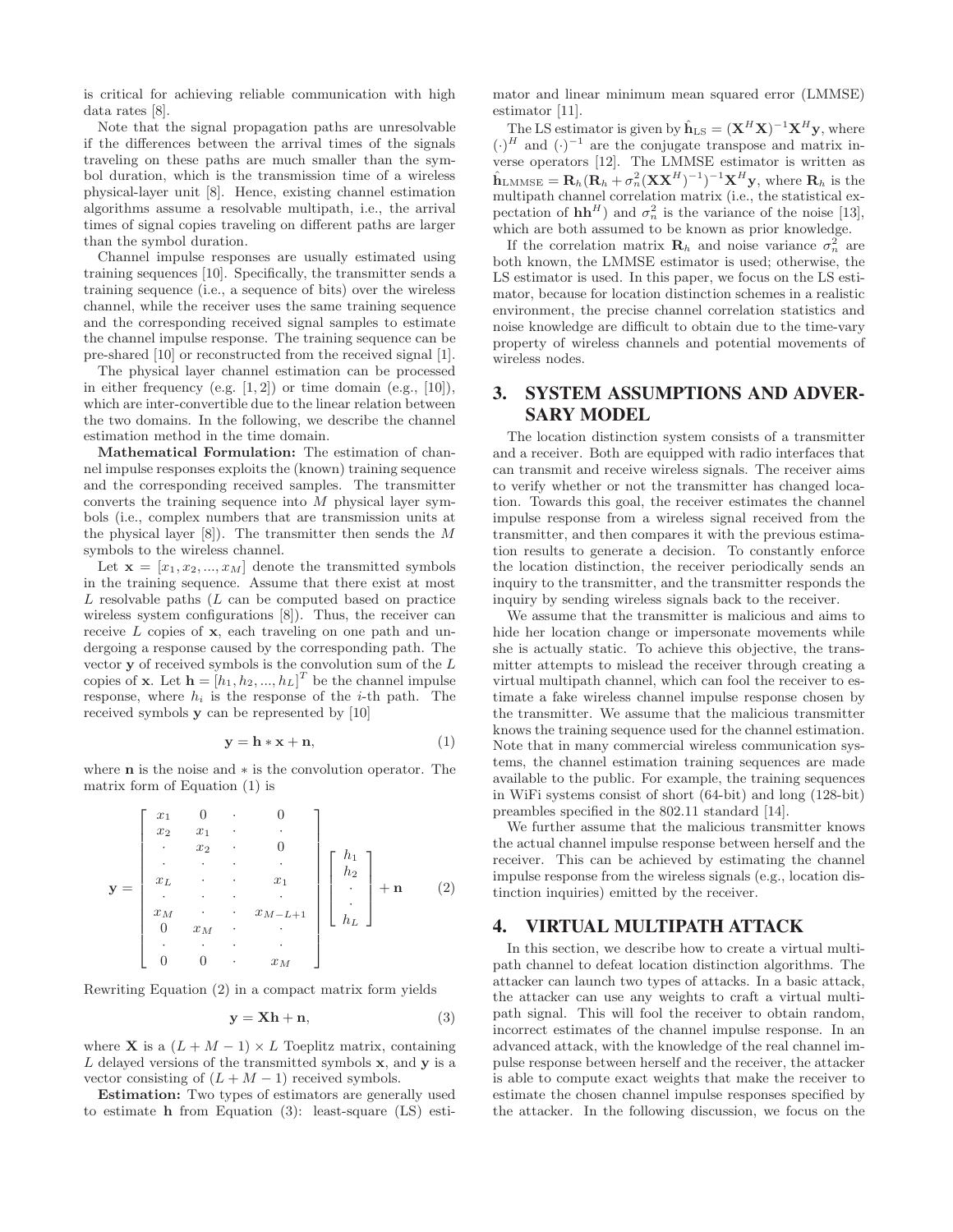

Figure 2: Inside the attacker: she first sums (with weights) all delayed copies of the original signal, then transmits the aggregated signal out.

advanced attack due to the more misleading nature of such attacks.

## **4.1 Overview of The Attack**

As we mentioned earlier, the attacker can generate an aggregated signal with time-delayed copies to emulate the real multipath effect.

To launch the attack, the attacker needs to know when she should add a delayed copy into the transmitting signal. According to Equation 2, the channel estimator models each path by delaying it for one symbol duration. Specifically, the *i*-th arrived signal copy arrives at time  $t_0 + (i-1) \cdot 1/R$ , where  $t_0$  is the arrival time of the first arrived signal copy and  $R$  is the transmission symbol rate. Thus, the attacker can superimpose a copy into the transmitting signal at time  $t'_0, t'_0+1/R, \cdots, t'_0+(L-1)\cdot 1/R$  to emulate L paths, where  $t_0$  is the start time of the attacker's first transmission. Accordingly, the time delay for a signal copy is  $\Delta_t = 1/R$ . Figure 2 illustrates the attacker's signal manipulation and transmission process. For the *i*-th delayed signal copy  $s_i$ , she multiplies it with a weight of  $w_i$ . Hence, the attacker's transmitting signal  $\mathbf{x}_a$  can be represented as  $\sum_{i=1}^L w_i \mathbf{s}_i$ . The purpose of using weights  $w_1, w_2, \ldots, w_L$  is to make sure that when the transmitting signal  $x_a$  propagates to the receiver through the real multipath environment, it can result in the attacker's desired channel impulse response observed at the receiver. In the following, we give a high-level overview regarding how to obtain these weights.

Let h denote the channel impulse response between the attacker and the receiver. The signal  $y_a$  received from the attacker can be represented as  $y_a = h * x_a + n$ , where  $x_a$ and n are the transmitting signal and the channel noise, respectively. The receiver uses  $y_a$  to estimate the channel impulse response, and the estimation result is given by  $(\mathbf{X}^H \mathbf{X})^{-1} \mathbf{X}^H \mathbf{y}_a$ , where **X** is a Toeplitz matrix constructed from the training sequence. Let  $h_a$  denote the channel impulse response chosen by the attacker. The attacker aims to make this estimation result equal to  $\mathbf{h}_a$ , i.e.,  $(\mathbf{X}^H \mathbf{X})^{-1} \mathbf{X}^H \mathbf{y}_a$  $= \mathbf{h}_a$ . By substituting  $\mathbf{y}_a = \mathbf{h} * \mathbf{x}_a + \mathbf{n}$  and  $\mathbf{x}_a = \sum_{i=1}^L w_i \mathbf{s}_i$ into this equation, the attacker can solve the weights and we show the detailed calculation process in Section 4.2.

## **4.2 Obtaining the Weights**

A technical challenge for the attacker is that she needs to obtain the weights used in the virtual multipath channel to make the receiver believe a particular channel impulse response. In the following, we show how the attacker can obtain such weights. When training sequence  $[x_1, x_2, \dots, x_M]$ first goes through the virtual channel with weights  $w_1, w_2,$   $\cdots$ ,  $w_L$ , the resulting transmitting signal  $\mathbf{x}_a$  can be represented in the following matrix form.

$$
\mathbf{x}_{a} = \begin{bmatrix} x_{1} & 0 & \cdot & 0 \\ x_{2} & x_{1} & \cdot & \cdot \\ \cdot & x_{2} & \cdot & 0 \\ \cdot & \cdot & \cdot & \cdot \\ x_{L} & \cdot & \cdot & x_{1} \\ \cdot & \cdot & \cdot & \cdot \\ x_{M} & \cdot & \cdot & x_{M-L+1} \\ 0 & x_{M} & \cdot & \cdot \\ \cdot & \cdot & \cdot & \cdot \\ 0 & 0 & \cdot & x_{M} \end{bmatrix} \begin{bmatrix} w_{1} \\ w_{2} \\ \cdot \\ w_{L} \end{bmatrix} = \mathbf{X} \mathbf{w}.
$$

The length of  $\mathbf{x}_a$  is  $L+M-1$ , and we let  $\mathbf{x}_a = [x_{a_1}, x_{a_2}, ...,$  $x_{a_{L+M-1}}$ . The transmitting symbols  $x_a$  will go through the real multipath channel and the corresponding received symbols  $y_a$  is (we omit the noise term for the sake of simplicity)

$$
\mathbf{y}_{a} = \mathbf{h} * \mathbf{x}_{a} = \mathbf{X}_{a} \mathbf{h}
$$
\n
$$
= \begin{bmatrix}\nx_{a_{1}} & 0 & \cdots & 0 \\
x_{a_{2}} & x_{a_{1}} & \cdots & \vdots \\
\vdots & \vdots & \ddots & \vdots \\
x_{a_{L}} & \cdots & x_{a_{1}} & \cdots \\
\vdots & \vdots & \ddots & \vdots \\
x_{a_{M+L-1}} & \cdots & x_{a_{M-L+1}} & \cdots \\
\vdots & \vdots & \vdots & \ddots \\
0 & 0 & \cdots & x_{a_{M+L-1}}\n\end{bmatrix}\n\begin{bmatrix}\nh_{1} \\
h_{2} \\
\vdots \\
h_{L}\n\end{bmatrix}.
$$

The length of  $y_a$  is  $L + (L + M - 1) - 1 = 2L + M - 2$ . Assume that the receiver is not aware that the original training sequence has been manipulated by the attacker. He thinks that the length of the training sequence is  $M$ , the number of paths is L, and hence the number of corresponding received symbols should be  $M + L - 1$ . The receiver then uses the first received  $M + L - 1$  symbols to calculate the channel impulse response. Let  $y'_a$  denote the vector formed by these symbols and we can represent  $y'_a$  as

$$
\mathbf{y}_{\mathbf{a}}' = \mathbf{I} \mathbf{y}_a = \mathbf{I}(\mathbf{X}_{\mathbf{a}} \mathbf{h}),
$$

where  $\mathbf{I}_{L+M-1}$  is an  $(L+M-1)\times(2L+M-2)$  matrix whose diagonal elements are all 1's. The receiver estimates the channel impulse response based on the following equation

$$
\mathbf{y}'_a = \mathbf{X}\hat{\mathbf{h}}.
$$

The attacker must make  $\hat{\mathbf{h}} = \mathbf{h}_a$  hold. Thus, using matrix operations, we have

$$
\mathbf{y}'_a = \mathbf{X}\hat{\mathbf{h}} = \mathbf{X}\mathbf{h}_a = \mathbf{I}(\mathbf{X}_a\mathbf{h})
$$
\n
$$
\begin{bmatrix}\nh_1 & 0 & . & 0 & 0 & . & 0 \\
h_2 & h_1 & . & 0 & . & 0 & 0 \\
h_2 & . & . & 0 & . & 0 & 0 \\
h_2 & . & . & h_1 & 0 & . & 0 \\
h_2 & . & . & h_2 & h_1 & . & 0 \\
h_2 & . & . & h_2 & . & 0 & x_{a_M} \\
h_2 & . & . & h_2 & . & 0 & x_{a_{M+1}} \\
h_1 & . & . & h_2 & . & 0 & x_{a_{M+2}} \\
\vdots & . & . & . & . & . & . \\
h_2 & . & . & h_2 & . & h_1 & x_{a_{M+2-1}}\n\end{bmatrix}
$$
\n
$$
= \mathbf{H}\mathbf{x}_a,
$$

where **H** is a Toeplitz matrix of **h**. We can then solve  $x_a$ from the above equation, and

$$
\mathbf{x}_a = (\mathbf{H}^{\mathbf{H}} \mathbf{H})^{-1} \mathbf{H}^H \mathbf{y}_a' = (\mathbf{H}^{\mathbf{H}} \mathbf{H})^{-1} \mathbf{H}^H (\mathbf{X} \mathbf{h}_\mathbf{a}).
$$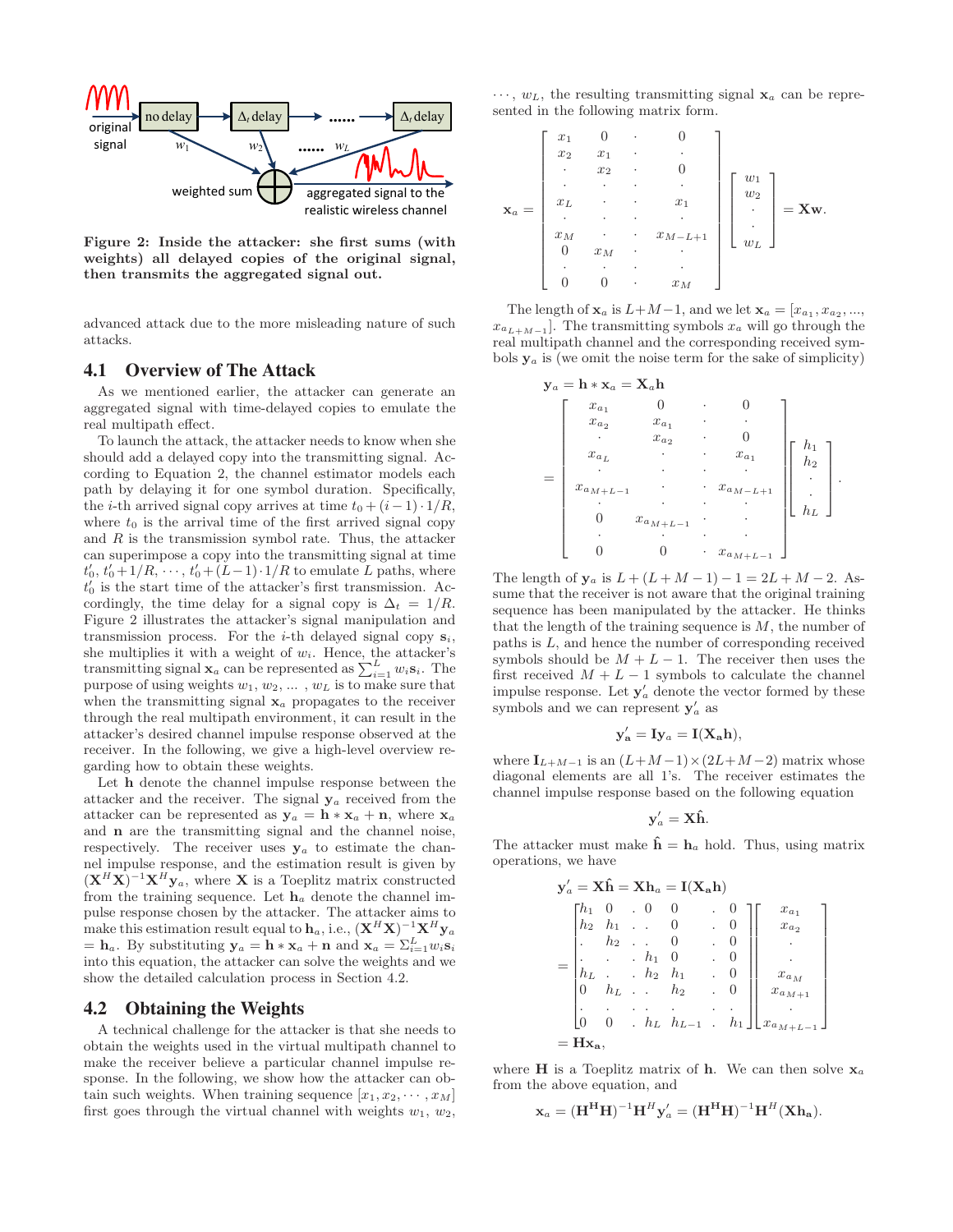Note that  $x_a = Xw$ . Thus, we can solve the weights w from the above equations, and that gives us

$$
\mathbf{w} = (\mathbf{X}^{\mathbf{H}} \mathbf{X})^{-1} \mathbf{X}^{H} [(\mathbf{H}^{\mathbf{H}} \mathbf{H})^{-1} \mathbf{H}^{H} (\mathbf{X} \mathbf{h}_{\mathbf{a}})].
$$

## **4.3 Attacks against OFDM Systems**

Orthogonal frequency-division multiplexing (OFDM) is a popular wireless communication scheme that encodes the digital signal using multiple sub-carrier frequencies. These sub-carriers are normally narrow-band (e.g., 802.11 a/g physical layer advocates an OFDM sub-carrier bandwidth less than 0.5MHZ). Thus, OFDM systems are robust against channel fading caused by the multipath effect. For an OFDM system, the channel estimation is accomplished by estimating the channel impulse response of each sub-carrier. Due to the lack of the multipath fading, the channel estimation result of each sub-carrier is a complex number rather than a vector, and the final channel estimation output of an OFDM system is formed by these complex numbers.

The virtual channel attacks can be easily extended to OFDM systems, because the mapping from the time-domain to frequency-domain is linear. The delay-and-sum process can be replaced by a much simpler procedure, in which the attacker multiplies chosen weights to sub-carriers. Specifically, let  $[h_1, h_2, ..., h_n]$  denote the actual channel characteristic between the attacker and the receiver, where  $h_i$  is the channel characteristic of the  $i$ -th sub-carrier and  $n$  is the number of sub-carriers. Further let  $[x_1, x_2, ..., x_n]$  denote the training sequence encoded by the OFDM modulator, where  $x_i$  is the *i*-th element of the encoded training sequence. The symbol received at the *i*-th carrier can be represented by  $y_i = h_i x_i$ . To fool the receiver to obtain a fake channel estimation result of  $[h_{a_1}, h_{a_2},..., h_{a_n}]$ , the attacker needs to make the equation  $h_i x_{a_i} = h_{a_i} x_i$  hold, where  $x_{a_i}$  is the symbol to be transmitted by the attacker at the  $i$ -th sub-carrier. Thus,  $x_{a_i} = \frac{h_{a_i} x_i}{h_i}$  $\frac{n_i x_i}{h_i}$ , and the weights that the attacker needs to multiply to sub-carriers are  $\frac{h_{a_1}}{h_1}$ ,  $\frac{h_{a_2}}{h_2}$ , ...,  $\frac{h_{a_n}}{h_n}$ .

## *4.3.1 Impact of Oversampling*

In this paper, we follow the same way to formulate the problem as in the wireless communication literature: sampling at the baseband rate (Nyquist rate) is sufficient to represent any signal. Thus, in theory, oversampling does not affect the results of channel estimation or the virtual channel manipulation. In practice, oversampling can surely provide better signal representation. Thus, the output symbols generated by the virtual multipath processing will be then oversampled at the subsequent intermediate frequency (IF) and radio-frequency (RF) modules to generate better digital signal representations. Oversampling in OFDM is padding zeros in null subcarriers and then taking a longer IFFT at the transmitter. A corresponding FFT with the same size is performed at the receiver, then data is recovered at the data subcarrier (not at the null subcarriers). Thus, oversampling does not affect the virtual channel manipulation for OFDM either.

#### **4.4 Initial Simulation**

As an initial validation, we simulate the virtual multipath attack using the CRAWDAD data set [15], which contains over 9300 real channel impulse responses measured in an indoor environment with obstacles (e.g., offices and furniture) and scatters (e.g., windows and doors).



Figure 3: The channel impulse response  $h_r$  estimated at the receiver.

#### *4.4.1 Simulation Process*

We pick two nodes (i.e., nodes 31 and 40) from the data set as the attacker and the receiver, and obtain the channel impulse response h between them. We randomly choose another channel impulse response  $h_a$  (i.e., the one between nodes 34 and 40) from the data set, and the attacker aims to fool the receiver to get a channel estimation result of  $h_a$ rather than h.

We generate a training sequence **x** of 64 bits using a pseudorandom number generator. The attacker computes the weights based on  $h$ ,  $h_a$ , and  $x$ , and then creates a virtual multipath channel by aggregating the weighted delayed copies of the training sequence x as shown in Figure 2. Thus, the corresponding received symbols  $y'_a$  can be computed via  $y'_a = I(X_a h) + n$ , where **n** is the gaussian noise and we set the signal-to-noise (SNR) 20dB in the simulation. Finally, the receiver estimates the corresponding channel impulse response from the virtual channel.

#### *4.4.2 Simulation Result*

Figure 3 plots the real channel impulse response h between the attacker and the receiver, the chosen channel impulse response  $h_a$  that the attacker wants to emulate, and the channel impulse response  $h_r$  estimated by the receiver. We can observe that  $h_a$  is very close to  $h_r$  under the virtual multipath attack.

The CRAWDAD data set stores five measurements of the channel impulse response for every pair of nodes. In the simulation, for the real channel impulse response h, we randomly pick one as the comparison base. The Euclidean distance between the other four real channel impulse responses and h ranges between 0.0490 and 0.2297. The Euclidean distance between the estimated channel impulse response  $h_r$  and h is 0.5782, which is out of the above range. However, the Euclidean distance between  $\mathbf{h}_r$  and  $\mathbf{h}_a$  is 0.1054, which falls into the normal range of variation of the channel impulse responses. This means that once the attacker establishes a virtual multipath channel, the attacker can hide her real locations since  $h_r \neq h$ , or impersonate a node at a different location since  $h_r \approx h_a$ .

We repeated the simulation using all data in the CRAW-DAD data set. Figure 4 plots the empirical empirical cumulative distribution functions (CDFs) of the Euclidean distance  $d_{real}$  between the the chosen channel and the real channel response, as well as that of the Euclidean distance  $d_{est}$  between the chosen one and the channel impulse re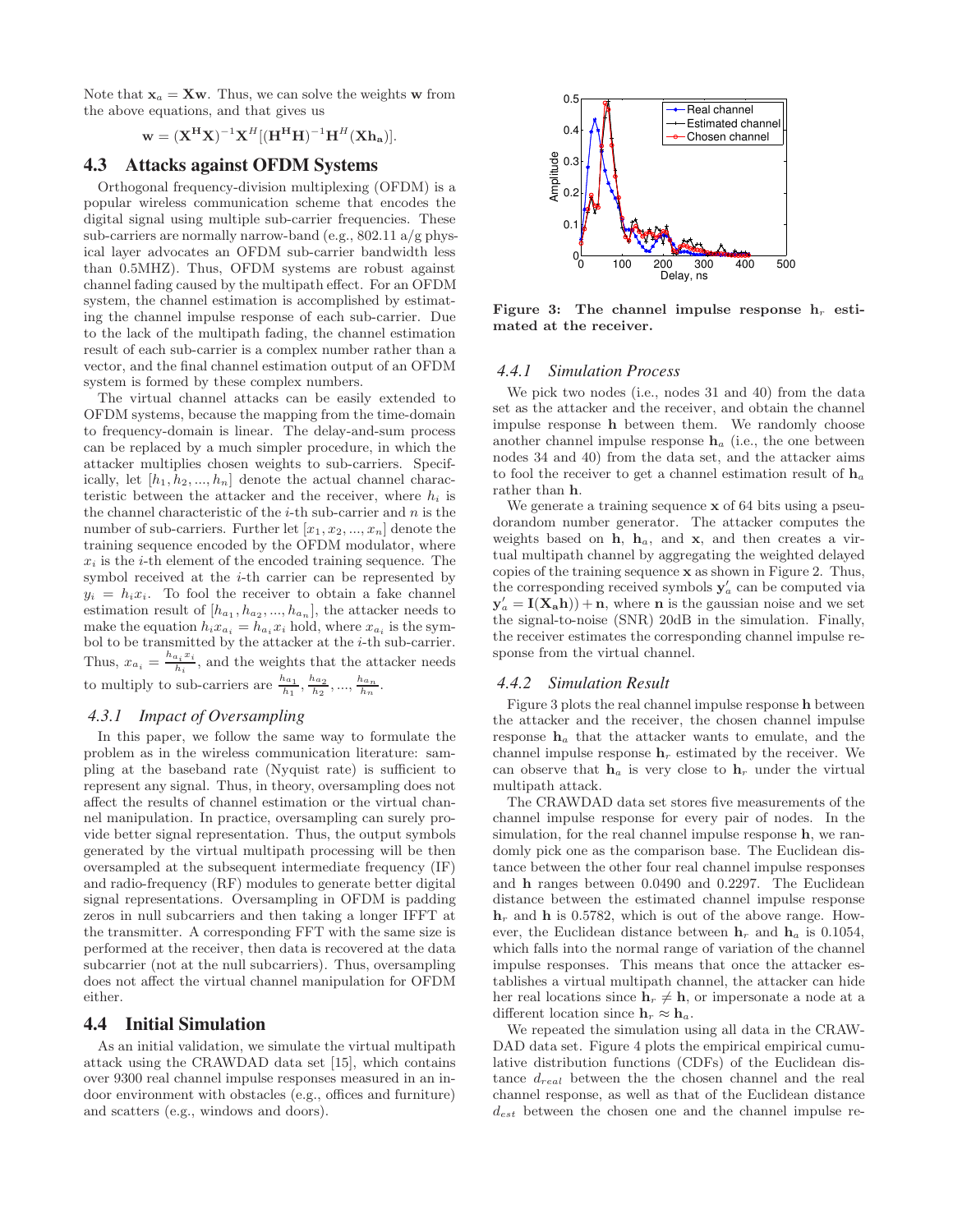sponse estimated under the attack. We can see that the probability that  $d_{est}$  is smaller than  $d_{est}$  is high. In particular, 95.13% of  $d_{est}$  is less than 0.2295, whereas only 1.59% of  $d_{real}$  is less than this value. Thus, if the receiver uses 0.2295 as the detection threshold to verify channel impulse responses, the receiver will get a mis-detection rate of 0.9513 and a false alarm rate of 0.9841 (i.e., 1 - 0.0159).



Figure 4: The empirical cumulative distribution functions of  $d_{\text{real}}$  and  $d_{\text{est}}$  using the CRAWDAD data set

The simulation result demonstrates the theoretical feasibility of the virtual multipath attack. In Section 6, we reveal the practical impact of such attacks with real world experiments.

## **4.5 Discussion**

#### *4.5.1 Complexity at the Attacker*

To launch virtual multipath attacks, the attacker requires to sum all delayed signal components with weights, as shown in Figure 2. This delay-and-sum process can be easily implemented using software (e.g. designing a delay-and-sum C++ module in GNU radio for USRP) or hardware (e.g. using flip-flop components to delay signals and using accumulators to sum all signal components in FPGA). Such an architecture does not significantly incur software or hardware complexity.

#### *4.5.2 Message Demodulation at the Receiver*

By adding delayed signals together, a virtual multipath attacker introduces inter-symbol interference to its transmission signals. We note that such signals are decodable at the receiver. It is common for a receiver to receive signals with inter-symbol interference due to the wireless multipath effect. A receiver normally uses channel estimation results to learn multipath channel conditions [8]. The estimated channel impulse response is then used in the demodulation process to compensate the multipath effect and convert the self-interference signal into a meaningful message.

As long as the attacker passes the training and the information payload through the same virtual channel as shown in Figure 2, the received signal at the receiver will go through the same combined channel effect of virtual and realistic channels. In this regard, although the receiver obtains the estimation of a fake channel impulse response, such an estimation result still represents the combined channel effect that the data goes through. Therefore, the receiver will successfully decode the original message using this estimation result. The only impact of virtual multipath attacks is that the receiver is fooled by fake channel impulse responses.

#### *4.5.3 Attacks against Blind Channel Estimation*

Although most common wireless networks (e.g., WiFi, ZigBee, 3G/4G) use training based channel estimation, some advanced communication systems may also use blind channel estimation algorithms (e.g., [16, 17]) to obtain channel impulse responses. Such algorithms use all the information of a packet including the header and the data payload to estimate the channel. Therefore, the attacker should always keep attacking during the period of data transmission to fool both training-based and blind methods; i.e., all the training and data signals must go through the same delay-and-sum process shown in Figure 2.

#### *4.5.4 Impact of the Time Delay*

Theoretically, the attacker can set an arbitrarily small delay (e.g, 1 nanosecond) to create a much richer virtual multipath effect at the receiver. However, modern channel estimation algorithms estimate only resolvable paths whose inter-arrival durations are no less than one symbol duration, and it has been shown that using the estimation of resolvable paths is sufficient to compensate the channel effect for signal demodulation. Thus, at the receiver's point of view, the channel consists of multiple resolvable paths. This means that it is sufficient to set the delay in virtual channel generation to be one symbol duration (e.g., just generate resolvable paths) to fool the receiver's view on the channel. Even if the attacker reduces the delay to generate a more fine-grained virtual multipath channel, the receiver can still observe the resolvable paths and the corresponding channel impulse response. Thus, decreasing the delay can only add implementation complexity to the attacker, but will not cause more impact of the attack at the receiver. On the other hand, if attacker utilize a larger delay (e.g., larger than the symbol duration), the receiver may not observe enough multipath effect under the virtual multipath attacks and thus the attack impact is limited. Therefore, it is reasonable to set the delay to be one symbol duration to balance the attack effect and complexity.

#### *4.5.5 Feasibility of the Attack*

To generate chosen channel impulse response at the receiver, the attacker needs to know the actual channel impulse response between herself and the receiver. In many cases, the attacker can obtain this information from the wireless signals emitted by the receiver, because wireless communication is normally built upon certain protocols like 802.11 and TCP/IP and thus it is two-way, e.g., WiFi networks, Bluetooth, wireless sensor networks, and GSM networks. For one-way communications (transmitter  $\rightarrow$  receiver), the attacker cannot hear the wireless signals from the receiver, and thus it may not be able to generate specified channel impulse responses at the receiver. However, in this case, the attack impact still exists. Although the attacker cannot control the channel impulse responses estimated at the receiver, she can always use random weights to generate random channel impulse responses at the receiver. As a result, the receiver can still be fooled to make wrong decisions. For example, sybil attacks can still be successful when the attacker sets different weights in the virtual channel even without the real channel information.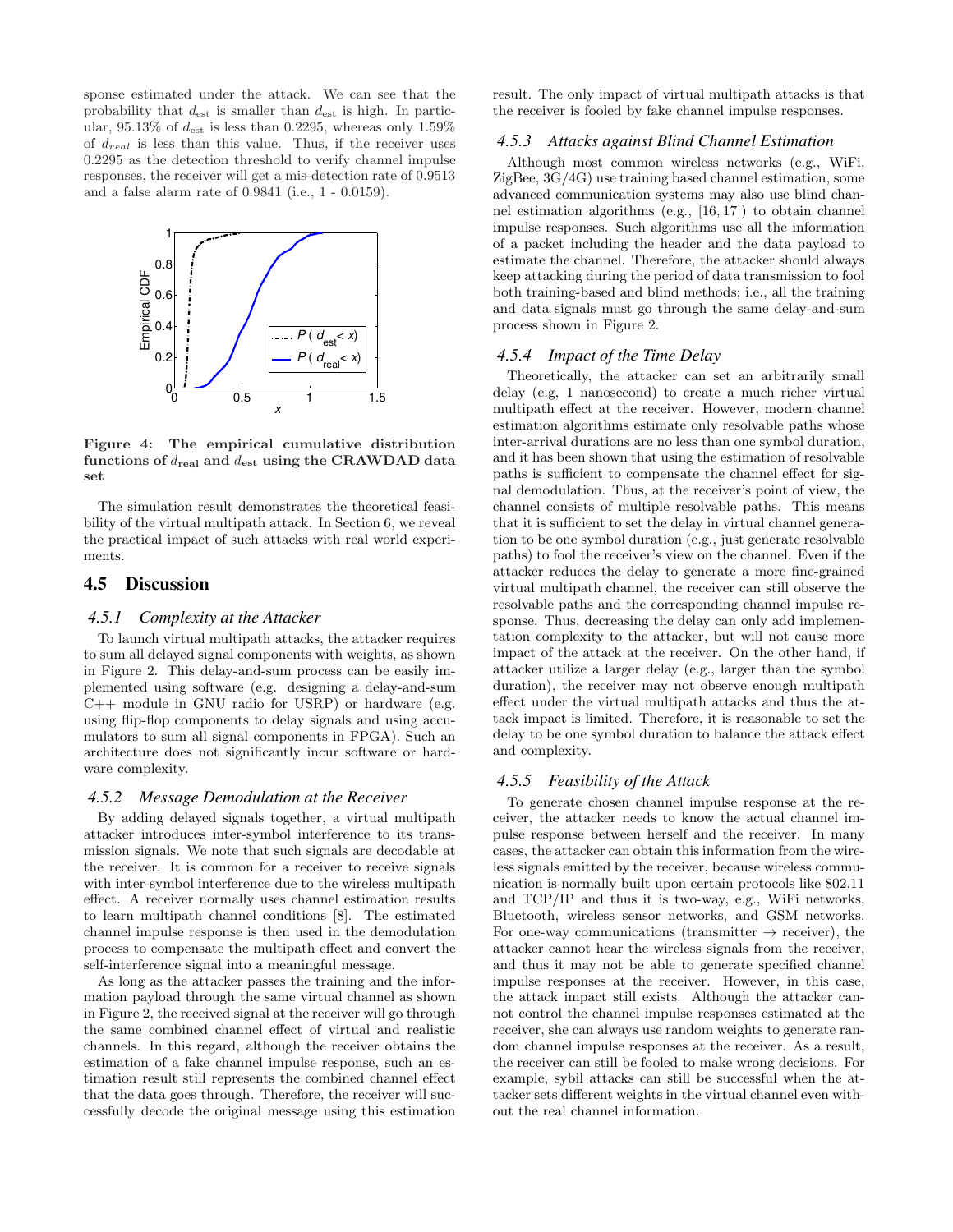## *4.5.6 Example Attack Scenarios*

The example scenarios where virtual multipath attacks may exist include: (1) movement detection: an attacker may hide its movement by creating a static virtual channel impulse response at the receiver, e.g., a wireless sensor can be moved from the monitoring area but the movement is not detected; (2) detection of sybil attacks: an attacker may bypass the detection of sybil attack by pretending identities that are originated from different locations; (3) authentication: the attacker may impersonate another wireless transmitter. This attack scenario requires the attacker to know the channel impulse response between the target transmitter and the receiver, and thus imposes some limitations to the attacker. However, since the virtual multipath channel attacks can produce any channel estimation results at the receiver, such attacks are still a threat to existing channel fingerprinting based authentication schemes; (4) In addition to the attack scenarios, on the other hand, the attacks can be further utilized to enhance the wireless security. For example, the virtual channels can be used to provide a rich set of shared keys between two wireless devices, or enable anonymous communications by protecting location privacy of wireless users via virtual channel camouflage.

# **5. DEFENDING AGAINST THE VIRTUAL MULTIPATH ATTACK**

Virtual multipath attackers are able to make the receiver believe any channel characteristic the attacker chooses. At the receiver, it seems that there is no way to tell whether the signal goes through real or virtual multipath scenario. Hence, existing location distinction methods built upon distinguishing locations from channel characteristics (e.g., [1– 3, 6]) will be easily defeated by virtual multipath attacks.

The intuition behind our defense strategy is that nobody can craft one key to open two different doors. In other words, if a receiver cannot tell whether there is an attack or not, maybe a second receiver can. As a result, the proposed approach makes use of an auxiliary receiver or antenna, which we refer to as a helper. The helper is placed more than half a wavelength away from the receiver to ensure a distinct channel characteristic. We let the receiver use two different training sequences  $x_1$  and  $x_2$  to estimate the channel impulse response alternatively. Without loss of generality, we assume that the receiver uses  $x_1$  to estimate the channel from the first transmission, and uses  $x_2$  to estimate the channel from the second transmission.

We discover that for both transmissions, at the receiver, the virtual channel created by a malicious transmitter (i.e., the attacker) can result in the same estimated channel impulse responses (equal to the one chosen by the attacker). However, at the helper, the virtual channel leads to different estimated channel impulse responses. We summarize the defense approach in Figure 5. The reason that the attacker cannot fool both the receiver and the helper is detailed next.

#### **5.1 Defense Analysis**

Let h denote the real channel impulse response between the attacker and the receiver. For the first transmission, the attacker must solve the weights, so that the equation  $\mathbf{h} * \mathbf{x}_{a1} = \mathbf{h}_a * \mathbf{x}_1$  hold and the receiver will obtain  $\mathbf{h}_a$  as the channel impulse response, where  $x_{a1}$  is the aggregated signal with weighted time-delayed copies of the training se-



Figure 5: The receiver uses two different training sequences  $x_1$  and  $x_2$  to estimate the channel impulse response from two successive transmissions, respectively. For both transmissions, a malicious transmitter (i.e., the attacker) must solve the corresponding weights  $w_1$  and  $w_2$ , so that the receiver will observe the fake channel impulse response chosen by herself. However, such  $w_1$  and  $w_2$  do not necessarily enable the helper to obtain the same channel estimation results. Thus, a dramatic change of estimated channel impulse responses at the helper can indicate the potential existence of virtual multipath attacks.

quence  $x_1$ . Let  $h_{\text{help}}$  denote the real channel impulse response between the attacker and the helper. The corresponding signal received by the helper can be represented as  $h_{\text{help}} * x_{a1}$ . Thus, the channel impulse response  $\hat{h}_{\text{help}}$  estimated by the helper can be solved from the equation that  $\hat{\mathbf{h}}_{\text{help}_1} * \mathbf{x}_1 = \mathbf{h}_{\text{help}} * \mathbf{x}_{a1}$ , and we have

$$
\hat{\mathbf{h}}_{\text{help}_1} = (\mathbf{X_1}^H \mathbf{X_1})^{-1} \mathbf{X_1}^H (\mathbf{h}_{\text{help}} * \mathbf{x}_{a1}),
$$
\n(4)

where  $X_1$  is a Toeplitz matrix of  $x_1$ .

For the second transmission, both the receiver and the helper use the training sequence  $x_2$  to estimate the channel. Similarly, to fool the receiver, the attacker must generate another weights  $w_2$ , so that the corresponding aggregated signal  $\mathbf{x}_{a2}$  makes the equation  $\mathbf{h} * \mathbf{x}_{a2} = \mathbf{h}_a * \mathbf{x}_2$  hold. The corresponding channel impulse response  $\mathbf{\hat{h}}_{\text{help}_2}$  estimated by the helper is

$$
\hat{\mathbf{h}}_{\text{help}_2} = (\mathbf{X_2}^H \mathbf{X_2})^{-1} \mathbf{X_2}^H (\mathbf{h}_{\text{help}} * \mathbf{x}_{a2}),
$$
 (5)

where  $X_2$  is a Toeplitz matrix of  $x_2$ .

Note that for both transmissions, the channel impulse response estimated by the receiver are always the same, because the weights are "customized" so that the receiver will obtain the attacker's chosen channel impulse response after the channel estimation. However, from Equations 4 and 5, we can see that the first estimated channel impulse response  $\mathbf{\hat{h}}_{\text{help}_1}$  is not necessarily equal to the second estimated channel impulse response  $\mathbf{\hat{h}}_{\text{help}_2}$ , because  $\mathbf{X}_1 \neq \mathbf{X}_2$ . This means the attacker cannot fool the receiver and the helper at the same time.

Thus, if the successive estimated channel impulse responses show dramatic changes in a short time at the helper, the helper then triggers an alert at the receiver regarding the existence of potential virtual multipath attacks. In practice, the helper may use a threshold to enforce the detection. If  $||\mathbf{\hat{h}}_{\text{help}_1} - \mathbf{\hat{h}}_{\text{help}_2}||$  is larger than the threshold, then the attack is assumed. The threshold can be selected based on the empirical studies to achieve an optimized detection accuracy. In Section 6.4, we show an example of the threshold selec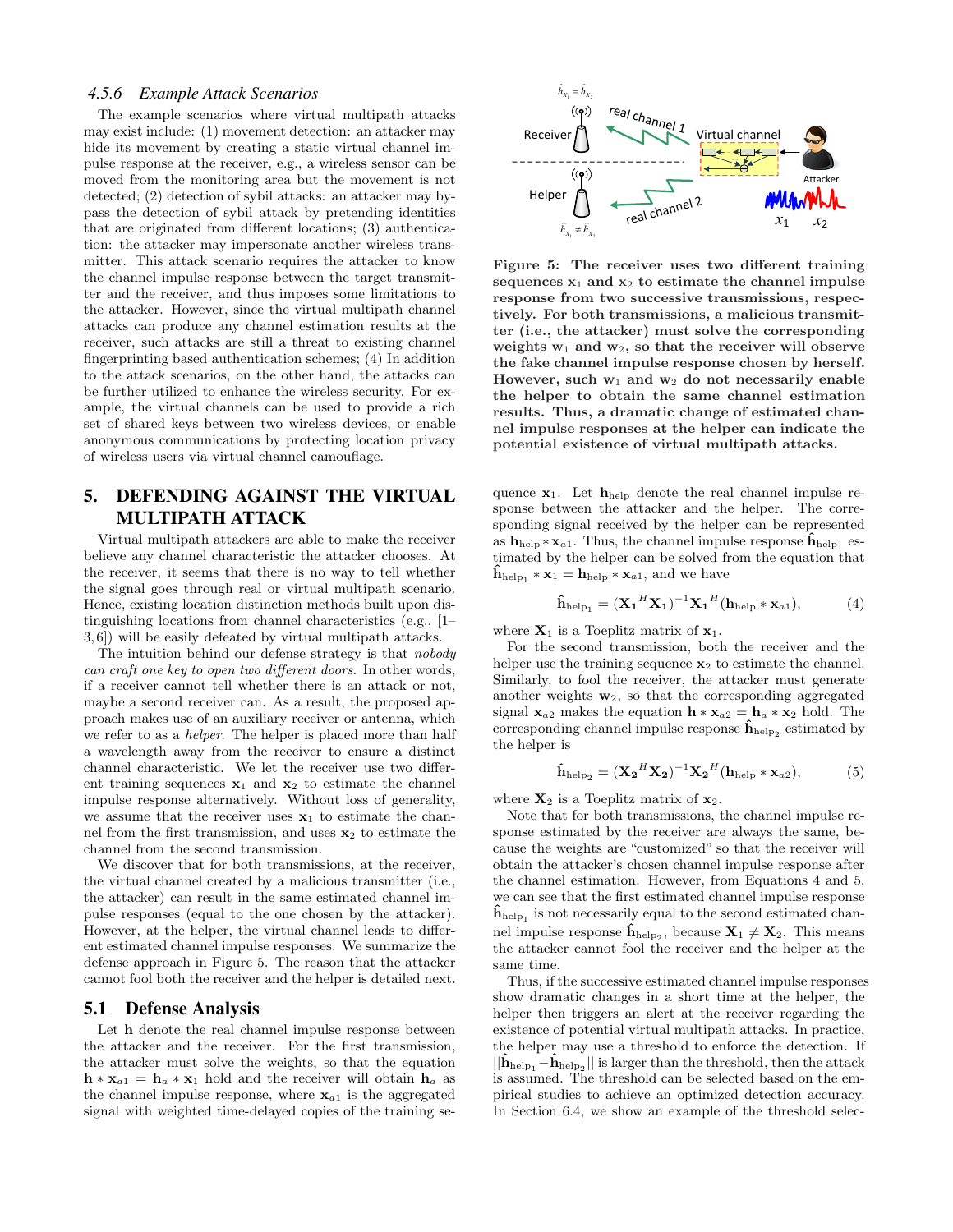tion. Note that in the defense system, the helper and the receiver can switch their roles, i.e., if the attacker attempts to fool the helper instead of the receiver, the receiver will estimate two different channel impulse responses and therefore detect such a attack.

#### *5.1.1 Attackers with Helper*

The attacker may also bring a second transmitter to confuse the receiver. Figure 6 shows such a scenario. We refer to the attacker's second transmitter as the attacker's helper. Let  $\mathbf{h}_{11}$ ,  $\mathbf{h}_{12}$ ,  $\mathbf{h}_{21}$ ,  $\mathbf{h}_{22}$  denote the channel impulse responses between the attacker and the receiver, the attacker and the receiver's helper, the attacker's helper and the receiver, and the attacker's helper and the receiver's helper, respectively. To successfully launch the virtual channel attacks without being detected, the attacker must generate the same channel impulse response at the receiver's helper for both transmissions. Let hhelp denote such a channel impulse response. Further let  $h_a$  denote the one that the attacker expects to generate at the receiver for both transmissions. The attacker needs to make the following equation hold:



Figure 6: The attacker also brings a second transmitter to confuse the receiver.

$$
\begin{cases}\n\mathbf{h}_{11} * \mathbf{x}_{a1} + \mathbf{h}_{21} * \mathbf{x}_{h1} = \mathbf{h}_{a} * \mathbf{x}_{1} \\
\mathbf{h}_{12} * \mathbf{x}_{a1} + \mathbf{h}_{22} * \mathbf{x}_{h1} = \mathbf{h}_{\text{help}} * \mathbf{x}_{1} \\
\mathbf{h}_{11} * \mathbf{x}_{a2} + \mathbf{h}_{21} * \mathbf{x}_{h2} = \mathbf{h}_{a} * \mathbf{x}_{2} \\
\mathbf{h}_{12} * \mathbf{x}_{a2} + \mathbf{h}_{22} * \mathbf{x}_{h2} = \mathbf{h}_{\text{help}} * \mathbf{x}_{2}\n\end{cases}
$$
\n(6)

where  $x_{a1}$ ,  $x_{h1}$ ,  $x_{a2}$ , and  $x_{h2}$  are the actual signals to be transmitted by the attacker and her helper for the first and second transmissions. To break the proposed defense, the attacker must solve them from Equation 6. This implies that  $\mathbf{h}_{11}$ ,  $\mathbf{h}_{12}$ ,  $\mathbf{h}_{21}$ ,  $\mathbf{h}_{22}$  should be all available to the attacker. Otherwise, the linear system lacks necessary coefficients to generate solutions. However, the acquisition of  $h_{12}$  and  $h_{22}$ will impose difficulty for the attacker, because the receiver's helper can be designed passive, i.e., it receives wireless signals but doesn't actively send out wireless signals to the channel. Due to the close proximity, the receiver can communicate with its helper through the cable connection or internal circuit. A passive helper of the receiver eliminates the chance for the attacker to extract the channel impulse responses based on heard wireless signals.

#### *5.1.2 Extending to MIMO systems*

In case of a very powerful attacker, who is able to set up a collaborator transmitter that is co-located with the receiver's helper (i.e., at the exact physical location of the receiver's helper),  $h_{12}$  and  $h_{22}$  may be obtained from the wireless signals sent by the collaborator transmitter. Nevertheless, the defense methods can be easily extended to deal

with these attacks by increasing the number of helpers at the receiver.

To facilitate the reader's understanding, we consider a multiple-input and multiple-output (MIMO) scenario, where the receiver and the attacker have M and N antennas respectively. Assume the fake channel impulse responses that the attacker aims to generate at the receiver's antennas are  $\mathbf{h}_1, \mathbf{h}_2, ..., \mathbf{h}_M$ , and the real channel impulse responses between each of the attacker's antenna and each of the receiver's antennas is denote as  $h_{ij}$ , where  $i = 1, 2, ..., N$  and  $j = 1, 2, ..., M$ . We assume  $h_{ij}$  are all available to the attacker due to the existence of the collaborator transmitters placed at the same locations as the receiver's antennas. Let  $\mathbf{x}_{a1_i}$  and  $\mathbf{x}_{a2_i}$   $(i = 1, 2, \cdots, N)$  denote the signals to be transmitted by the attacker's  $i$ -th antenna for the first and second transmissions. Similar to the previous discussion, the attacker must solve them from  $\sum_{i=1}^{N} \mathbf{h}_{ij} * \mathbf{x}_{a1_i} = \mathbf{h}_j * \mathbf{x}_1$  and  $\sum_{i=1}^{N} \mathbf{h}_{ij} * \mathbf{x}_{a2_i} = \mathbf{h}_j * \mathbf{x}_2 \text{ for } \forall j \in \{1, 2, ..., M\}.$ 

If  $N > M$ , the attacker can find a unique solution or infinite solutions of  $\mathbf{x}_{a1_i}$  and  $\mathbf{x}_{a2_i}$ . However, if  $N < M$ , this linear system is overdetermined, which yields no feasible solution. This means that the attacker cannot find appropriate values of transmitted signals (or weights), so that the receiver will observe the same channel impulse responses at all antennas for two transmissions. Therefore, if the number of the receiver's helper nodes is greater than that of the attacker's helper nodes, the virtual multipath channel attacks can be detected.

#### *5.1.3 Defense Discussion*

The receiver can normally use one passive helper, i.e., a secret wireless tap, to detect the attacks. The exception happens when the attacker knows all channel information from her and her helpers to the receiver's passive helper (by placing a spy node that is co-located with or extremely close to the receiver's helper), which is in fact a very harsh requirement for the attacker.

We point out that under this circumstance it is still feasible to detect virtual multipath attacks as long as the receiver has more helpers than the attacker. A significant advantage of the receiver over the attacker is that the receiver just needs to find contradiction to detect the attack; while the attacker has to know all channel information for signal manipulation to make sure no contradiction is found. In particular, when the receiver adds one more passive helper, it actually reduces the attack situation to the normal case. In order to beat the defense, the attacker must meet all the following requirements at the same time to beat the receiver: (1) add one helper, (2) add one spy node at the exact location of the receiver's new helper to know the channel information, (3) synchronize herself and all her helpers to transmit the manipulated signal at the physical-layer symbol level. Hence, the attacker has much more costs to beat the receiver with more passive helpers.

## **5.2 A Case Study**

We show an example of the defense approach using the real measured channel data from the CRAWDAD data set. We randomly pick three nodes from the data set, and they are used as the attacker (node 14), the receiver (node 3), and the helper (node 32), respectively. We also randomly pick one channel impulse response (between nodes 4 and 9) from the data set, and it is used as the fake channel impulse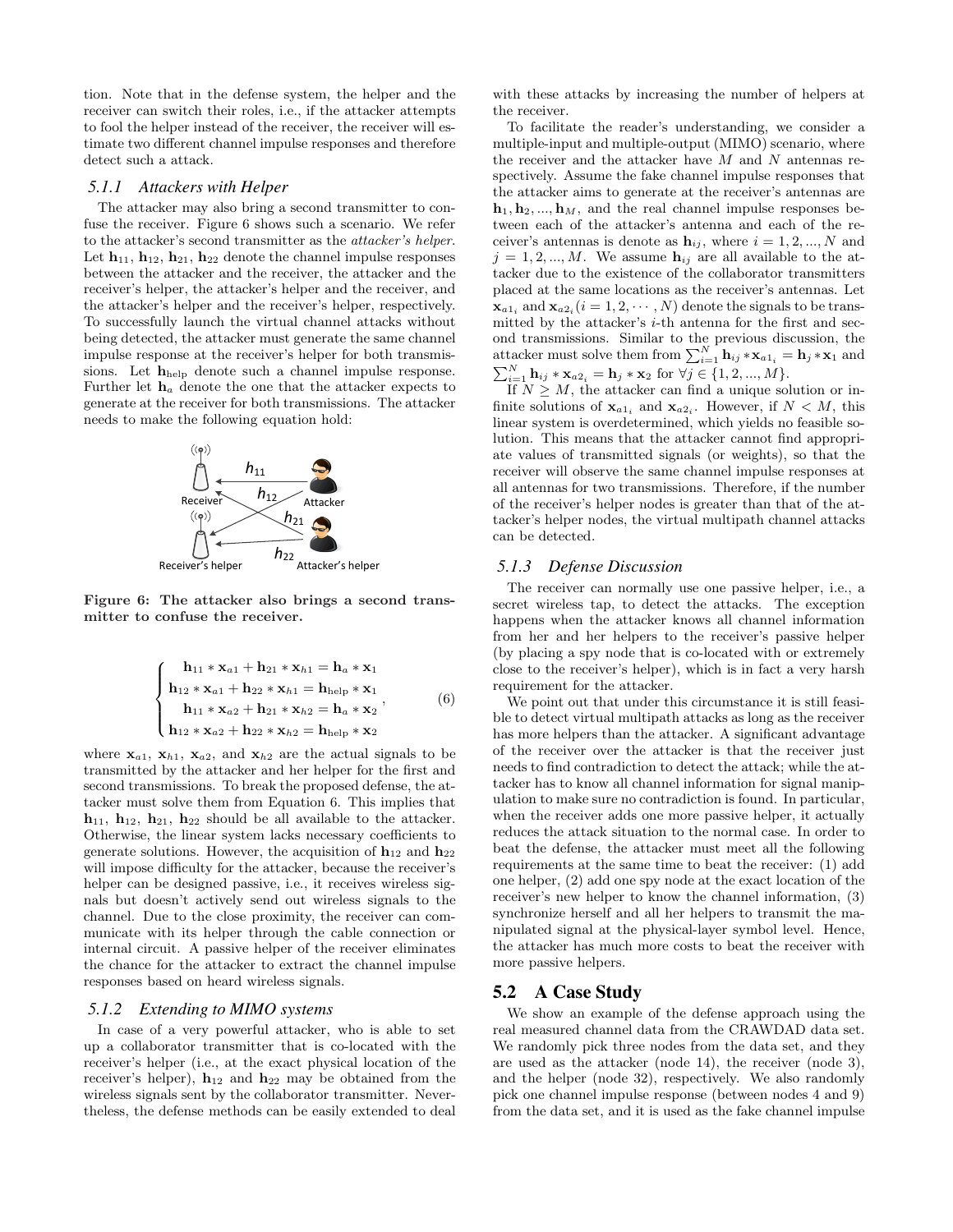response that the attacker would like to fool the receiver. Let h,  $h_{\text{help}}$ , and  $h_a$  denote the channel impulse responses between the attacker and the receiver, the attacker and the helper, and the fake one chosen by the attacker.

We generate two 64-bit training sequences  $x_1$  and  $x_2$ . For the first and the second transmissions, we compute the weight vectors  $w_1$  and  $w_2$ , so that the corresponding virtual channels will result in estimated channel impulse responses that are equal to  $h_a$  at the receiver. As discussed earlier, these weight vectors should be computed based on  $h, h_a$ ,  $\mathbf{x}_1$ , and  $\mathbf{x}_2$ .

Figure 7 shows the channel estimation outcomes at the receiver for the first and the second transmissions, respectively. We can see that both estimated channel impulse responses are consistent with each other. The Euclidean distance between them is 0.1127. We also calculate the channel estimation results at the helper. As shown in Figure 8, these channel estimates significantly differ from each other. The Euclidean distance between them is as high as 0.5701, which is out of the normal range of variation of the channel impulse responses. Thus, the virtual multipath attack is detected.

## **6. EXPERIMENTAL EVALUATION**

We build a prototype channel measurement system to demonstrate the impact of the virtual multipath attack and the effectiveness of the proposed defense technique. Our prototype is implemented on top of USRPs [18], which are equipped with AD and DA converters as the RF front ends, and XCVR2400 daughter boards operating in the 2.4 GHz range as transceivers. The software toolkit is GNURadio [19].

#### **6.1 Evaluation Setup**

We perform the experiment in a campus building with small offices, wooden doors, windows, metal and wooden furniture, and computers. Our prototype system consists of a malicious transmitter and a receiver. Each node is a USRP connected to a commodity PC. The receiver estimates the channel impulse responses from received signals, and verifies whether or not there is a location change by comparing a newly estimated channel impulse response with an old one. The transmitter runs the attacker program, which computes the weight vector to form the virtual channel, passes the original signal through the virtual channel, and then feeds the virtual channel output to the real wireless channel. Note that the maximum number of resolvable multipaths  $L$  is usually configured to an empirical constant value depending on wireless system setups [8]. In this experiment, we set  $L = 5$  for our proof-of-concept implementation.

Figure 9 shows the positions of the receiver and the transmitter. We place the transmitter at 10 different locations to launch the attack, and the receiver periodically estimates the channel impulse responses.

## **6.2 Example Attacks**

We examine two example attacks. The first one injects a randomly chosen channel impulse response into the receiver. The second one reproduces a same channel impulse response in the CRAWDAD data set. For both attacks, we place the transmitter at location 2 shown in Figure 9.

## *6.2.1 First example: Generating A Random Channel Response*

The first example is a virtual multipath attack with intent to generate a random channel impulse response. Figure 10 plots the real channel impulse response between the transmitter and the receiver, the channel impulse response chosen by the attacker, and the estimated channel impulse response at the receiver. The y-axis and the x-axis indicate the power gain and the relevant path respectively. We can see that the chosen channel impulse response and the estimated one are very similar to each other, but both of them significantly deviate from the real channel. The Euclidean distance between the chosen channel and the real channel is 0.3025, whereas that between the chosen channel and the estimated channel is as small as 0.0686.

#### *6.2.2 Second Example: Replicating A Same Channel Response in A Different Building*

In the second example, an attacker aims to generate a channel impulse response in our office building such that the generate channel impulse response is exactly the same as one in the CRAWDAD data set, which was collected in an office building in the University of Utah. We note our USRP system is different from the CRAWDAD measurement system, Sigtek model ST-515, which has a much higher bandwidth (40MHz) than the USRP (10MHz). Therefore, the CRAW-DAD measurement system can observe richer multipaths. Nevertheless, even with a relatively low-end USRP, we can still duplicate the resolvable paths in a channel impulse response measured in the CRAWDAD data set.

Specifically, we select one channel impulse response (between nodes 14 and 43) from the CRAWDAD data set and we plot it as "CRAWDAD channel" in Figure 11. We can see that this channel impulse response carries three peaks and thus exhibits three resolvable multipaths. We launch the virtual multipath attack to make a replica of the same three resolvable multipaths observed at the receiver in our experiment, which is shown as "Crafted channel" in Figure 11. The attack's crafted channel impulse response of the resolvable multipaths closely matches the CRAWDAD channel response and their Euclidean distance is as small as 0.0036.

## **6.3 Overall Attack Impact**

To examine the overall impact of the virtual multipath attacks, we perform the following experiment. For each location in Figure 9, we estimate the channel impulse responses during a short time window (around  $10 - 30$  seconds). For each estimates, we perform 100 trials, and in each trial we randomly generate a length-5 vector whose elements range between 0 and 1. This vector is used as the attacker's chosen channel impulse response. We then launch the virtual multipath attack and record the Euclidean distance  $d_{\text{real}}$  between the chosen channel impulse response and the pervious channel impulse response estimated in the absence of the attacks (i.e., the real channel response), and also record the Euclidean distance  $d_{est}$  between the chosen one and the channel impulse response estimated under the attacks. We repeat the same experiment for the other 9 locations.

Ideally, a successful attacker should have a large value of  $d_{\text{real}}$  (indicating that the attacker's chosen channel significantly differs from the real channel) and a small value of  $d_{est}$ (indicating that the attacker's chosen channel is close to the receiver's estimated channel).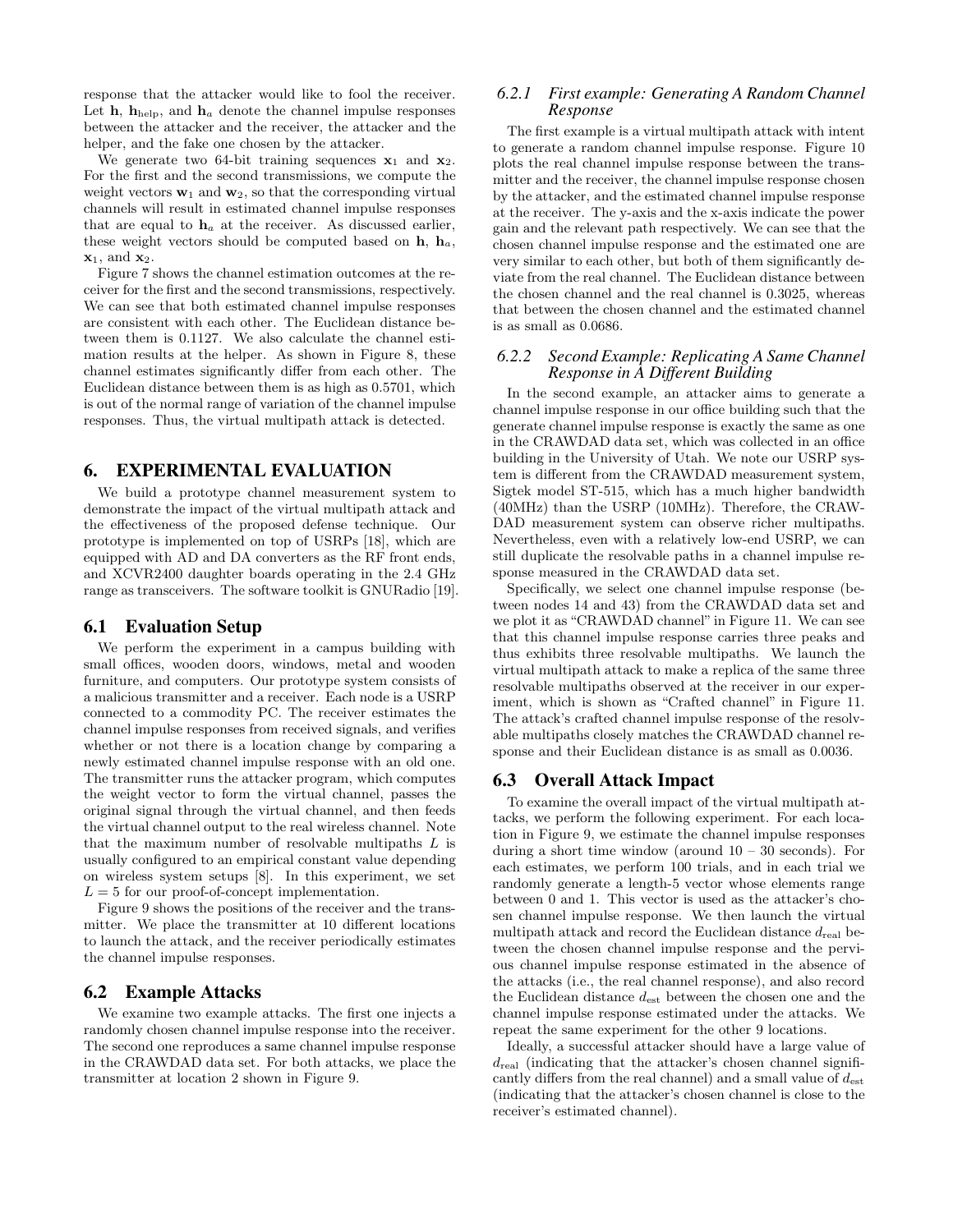

Figure 7: Both estimates are con-Figure 8: Both estimates signifisistent with each other.



cantly differ from each other.



Figure 9: Floorplan of the building where the experiment is conducted.



Figure 10: The Euclidean distance Figure 11: A replica of the CRAWof the real and estimated channels. DAD channel impulse response.  $d_{\text{real}}$  and  $d_{\text{est}}$ .

Figure 12: The empirical CDFs of

Denoted by  $P(d_{\text{real}} < x)$  and  $P(d_{\text{est}} < x)$  the empirical CDFs of  $d_{\text{real}}$  and  $d_{\text{est}}$ , respectively. Figure 12 shows  $P(d_{\text{real}} < x)$  and  $P(d_{\text{est}} < x)$  for  $0 \le x \le 1.5$ . We can see that  $d_{est}$  is less than 0.25 with probability 95.0%,  $d_{real}$ is larger than 0.9 with probability 95.0%. This means that  $d_{\text{real}}$  is much larger than  $d_{\text{est}}$  with high probability, therefore the attacker can drag the estimated value of channel impulse response far away from its true value, and make it very close to her specified one.

Existing schemes in general compare the difference between the receiver's current estimated channel and previous reference channel with a threshold to check a location change [1, 2]. Since our attacker can inject any random channel impulse response into the receiver with a very high accuracy, the performance of existing location distinction schemes can be significantly degraded by the virtual multipath attack. For example, given a threshold set less than 0.5 for location change detection in our system, when the attack is launched, the receiver will think that the transmitter moves because all the differences between the estimated channel in the presence of the attack and the reference channel (attack-free channel) exceed the threshold of 0.5. However, the estimated channel and the real channel are actually measured at the same location, and thus the location distinction false alarm rate is raised to 100% under the virtual multipath attack.

Similarly, the virtual multipath attack can also easily defeat any method verifying that nodes are from different locations based on examining the difference of their channel impulse responses (e.g., [3, 6]).

## **6.4 Evaluation of the Defense Method**

We first show the practical feasibility of our defense method, then evaluate the performance.

#### *6.4.1 Feasibility Evaluation*

The defense approach functions based on a critical observation that the attacker cannot fool both the receiver and the helper at the same time. Thus, in our feasibility evaluation, we would like to examine how the channel estimation results of the receiver and the helper differ from each other, so that such an inconsistency can reveal the existence of the virtual multipath attack. Towards this goal, we perform the following experiment.

We place the attacker and the helper at each pair of the 10 locations, and we have  $10 \times 9 = 90$  pairs of locations in total. Throughout the experiment, the receiver maintains its original position as marked in Figure 9. The attacker launches the virtual multipath attack, and both the receiver and the helper continuously do the channel estimation. Two 16-bit training sequences  $x_1$  (0xacdd) and  $x_2$  (0xa4e2) are alternatively used for estimating the channel impulse responses.

The helper and the receiver estimate the channel impulse responses from two successive transmissions, then calculate the Euclidean distance between both estimates. Let  $d_{\text{helper}}$ and  $d_{\text{rec}}$  denote the distances computed by the helper and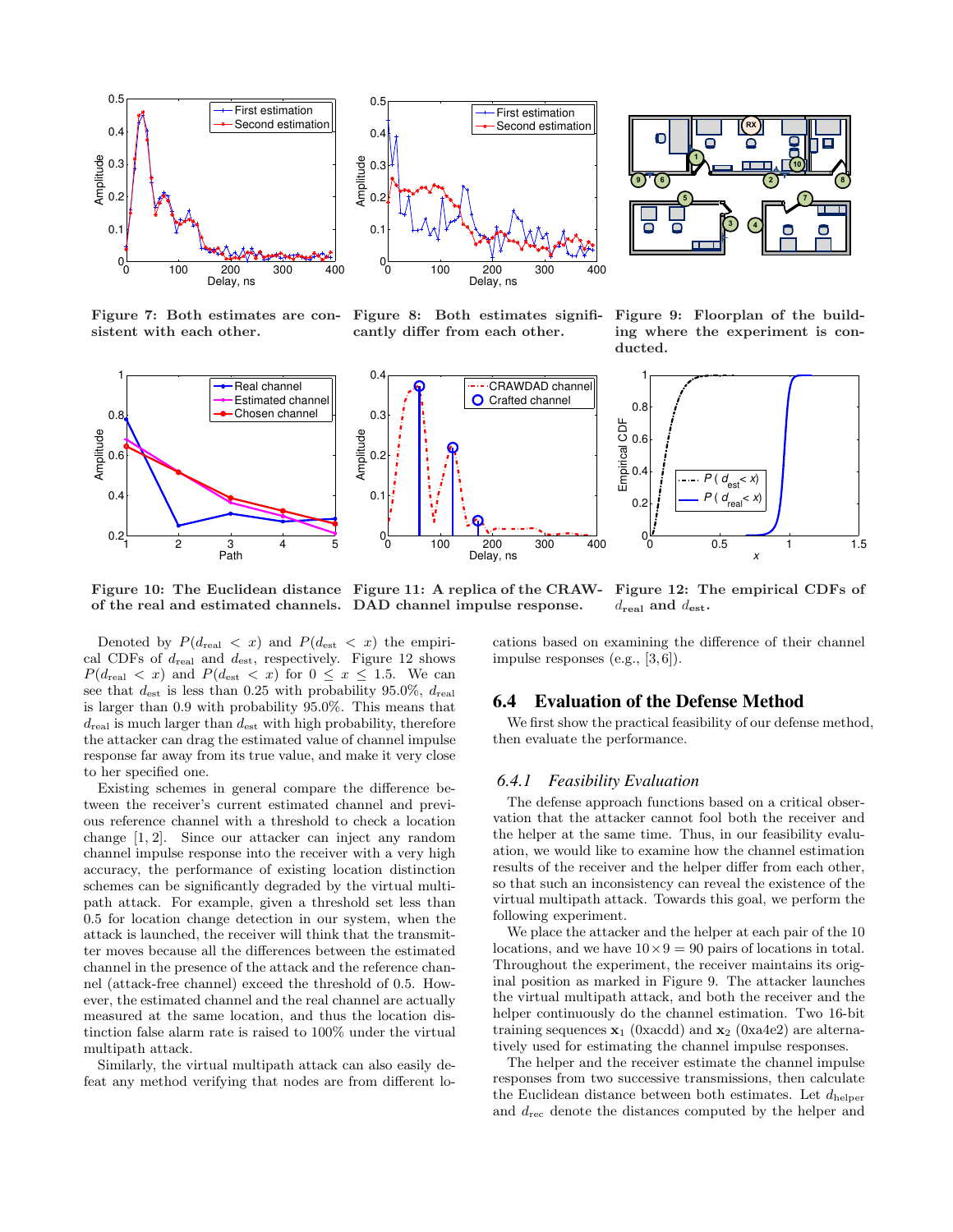the receiver, respectively. As analyzed in Section 5.1,  $d_{\text{helper}}$ should be much larger than  $d_{\text{rec}}$ .

Figures 13 and 14 show the channel impulse responses estimated using  $x_1$  and  $x_2$  at the receiver and the helper, when the attacker and the helper are placed at locations 2 and 8, respectively. We can see that the virtual multipath attack leads to a much larger distance at the helper than the receiver, i.e.,  $d_{\text{helper}} \gg d_{\text{rec}}$ . Specifically,  $d_{\text{rec}} = 0.0093$ and  $d_{\text{heller}} = 0.1199$ .

## *6.4.2 Performance Evaluation*

As mentioned earlier, the helper may use a threshold to enforce the detection. If  $d_{\text{helper}}$  is larger than the threshold, then the attack is assumed. In general, detection and false positive rate are two performance metrics associated with a detection method. The detection rate is the probability that dhelper is larger than the threshold when there is indeed an attack. The false positive rate is the probability that  $d_{\text{helper}}$ is larger than the threshold when there is no attack.

In this experiment, we evaluate the performance of the proposed defense approach in terms of detection and false positive rates. We have 90 pairs of locations to place the attacker and the helper. From each pair of the locations, we can obtain the corresponding distances  $d_{\text{helper}}$  and  $d_{\text{rec}}$ .

We show the empirical CDFs  $P(d_{\text{helper}} < x)$  and  $P(d_{\text{rec}} <$ x) in Figure 15. We can see that in all experiments,  $d_{\text{rec}}$  is always less than 0.0151 (i.e.,  $P(d_{\text{rec}} < 0.0151)=1$ ), whereas  $d_{\text{helper}}$  is always greater than 0.0156. This means that if the helper uses 0.0151 as the detection threshold, the defense system can achieve a detection rate of 1 as well as a false positive rate of 0. In general, any threshold ranging between 0.0151 and 0.0156 can lead to the detection of all attacks, and meanwhile maintain the usability of the receiver.

The helper may select imperfect thresholds that do not fall in this range. However, it is still possible to achieve a high detection accuracy. For example, if the threshold is set to 0.02, the detection rate is as high as 91.2%, the false positive rate is still 0, which are obtained from Figure 15.

## **7. RELATED WORK**

Existing location distinction approaches have been focused on exploiting the spatial uncorrelation property of wireless channels (e.g., [1–3, 5, 6]). These approaches demonstrated their success in various wireless scenarios, especially for the high-frequency systems (e.g., WiFi networks) that feature a very short electromagnetic wavelength. However, two recent studies identified a vulnerability of these approaches [7, 20], and they discovered that the wireless spatial uncorrelation property may be violated in a poor multipath environment (e.g., strong line-of-sight path). The work in [4, 21] made a further attempt to attack location distinction systems using channel impulse responses. The authors found that a thirdparty attacker may impersonate Alice to Bob by mimicking the channel impulse response of the wireless link between them, and the authors named such attacks as mimicry attacks. Although both mimicry attacks and the virtual multipath attacks are against the security measures based on the wireless channel characteristics, they differ from each other in the following aspects:

First, a pre-condition to launch mimicry attacks is the knowledge of the real channel impulse response between Alice and Bob (thus they assume the existence of a spy node). However, a virtual multipath attacker can still launch attacks without this knowledge. Moreover, if the attacker knows the real channel impulse response, she can make the receiver believe a specific channel impulse response. Therefore, virtual multipath attacks have a broader attack impact and less prerequisites. In addition, we extend the virtual multipath attacks and the defense to MIMO and OFDM systems. It should be possible to extend mimicry attacks to these systems as well, because the attacker can directly manipulate the training signals for OFDM and MIMO systems with the knowledge of all channel information. However, mimicry attacks require to place a spy node close to the receiver. Thus, it becomes much more difficult to launch mimicry attacks when the receiver is equipped with a MIMO system, because the attacker has to place one spy node for each antenna to know the channel.

Second, both attacks differ in technical design methodology. The essential way of mimicry attacks is to manipulate the training signal such that the receiver believes an impersonated channel impulse response. Such a manipulation at the training signal level fools the receiver to accept an incorrect channel estimate, but the data payload after the training signal still goes through the real channel. As a result, the receiver will use an incorrect channel estimate to compensate the real channel effect, leading to incorrect packet decoding. In contrast, the virtual multipath attack uses a delay-and-sum process (with chosen weights) to create a virtual channel and pass all the data (e.g., training sequence and data payload) to be transmitted through this virtual channel. The receiver then not only gets a faked channel impulse response, but also uses it to successfully decode the entire data payload. Hence, the design methodology of virtual channel attacks ensures more stealthiness and consistency to fool the receiver.

Third, the proposed defense against the virtual multipath attack does not require any shared secret key between the transmitter and the receiver, whereas the defense proposed in [4] requires that the communicators to share a secret key. Such a requirement indicates that a key distribution and management system should be deployed prior to the enforcement of the defense, which reduces the scalability and feasibility of the relevant approach.

Finally, because of the simplicity of the delay-and-sum process, as discussed earlier, the virtual multipath attacks can be interestingly extended to enhance the wireless security. For example, researchers have proposed to establish a key between two wireless devices using the channel impulse responses between them. Such a key is totally determined by the wireless physical layer feature and cannot be easily manipulated by the users. The idea of virtual channel attacks can be utilized here to enable the transmitter to control and update the shared key periodically and provide a rich set of shared keys among wireless users. Such attacks can also enable anonymous communications by protecting location privacy of wireless users via virtual channel camouflage.

Another recent work that is closely relevant with the proposed defense approach is SecureArray [22]. This work utilizes the physical angle-of-arrive (AOA) of a multi-antenna access point to enforce user authentication. Our proposed defense technique uses channel impulse responses observed by multiple antennas to protect location distinction systems and their security extensions. Both methods employ multiple antennas for the security purpose. However, our defense targets attacks against location distinction systems that are